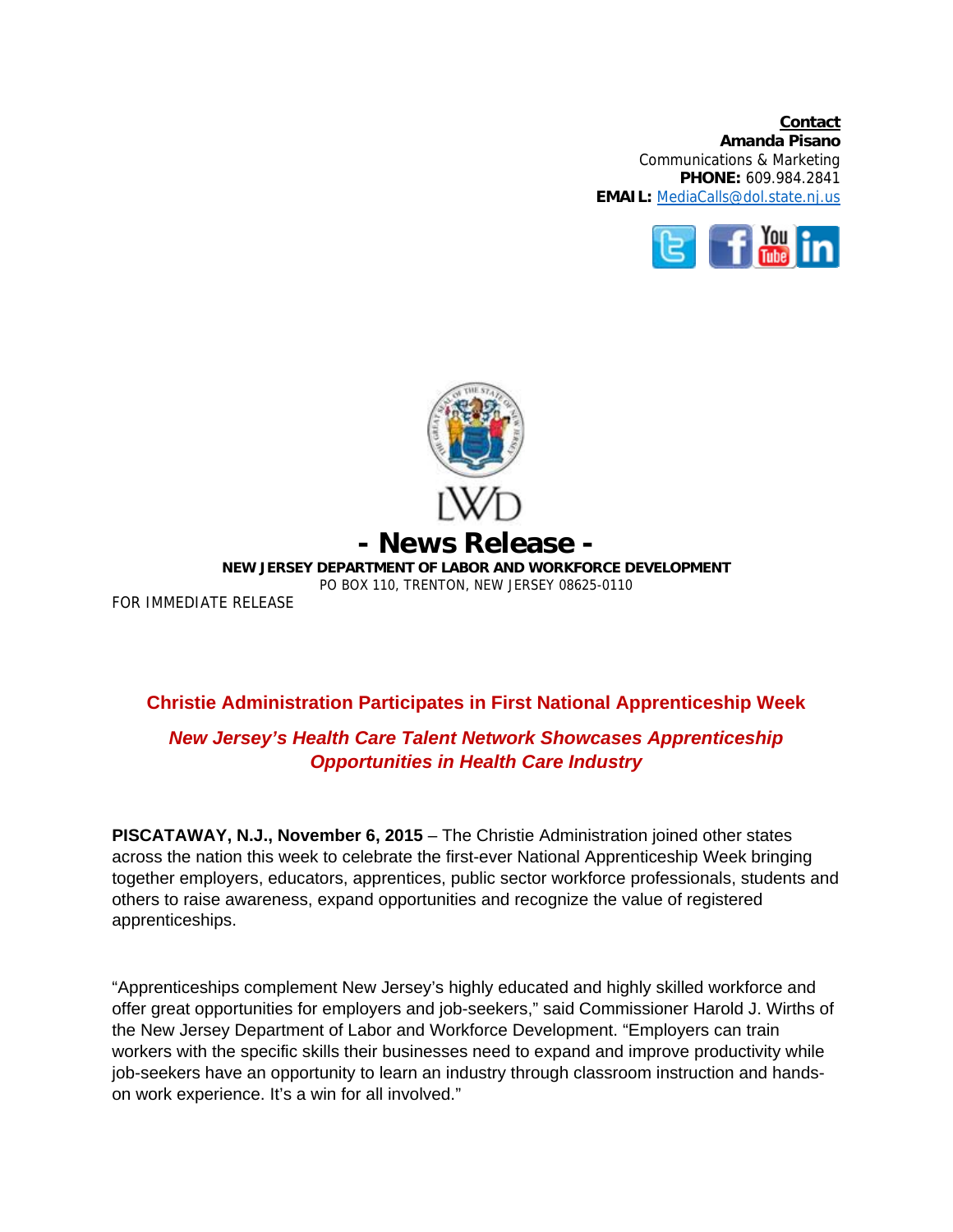The New Jersey Health Care Talent Network (HCTN) hosted events throughout the week from Monday, November 2, 2015 through Friday, November 6, 2015, which featured a panel discussion on the HCTN community health worker apprenticeship program. Additionally, Patricia Moran, executive director of the state Labor Department's Workforce Development and Economic Opportunity division, presented a proclamation from Governor Chris Christie recognizing Registered Apprenticeship Week in the Garden State.

"Apprenticeships are proven paths for workers' entry into the middle class and an effective strategy for businesses to train for the skills they need," said Dr. James Hayton, dean of Rutgers School of Management and Labor Relations. "For decades, the skilled trades have led the way in developing and refining apprenticeships in America. Today, in addition to using their expertise to apply this unique 'learn and earn' model to modern methods and skills, new apprenticeships are emerging to prepare workers with the skills needed to thrive in today's global economy."

Apprenticeship is an "earn and learn" training model that combines work-based learning with related classroom instruction. Employers that offer apprenticeship programs can diversify their workforce, improve profitability, standardize training, reduce turnover, receive tax credits and more. Over the past three-quarters of a century, the apprenticeship system has transitioned from exclusively the construction and skilled trades to more than 1,000 occupations, including careers in healthcare, IT, energy and more.

National Apprenticeship Week helps to educate businesses and leaders about the importance of apprenticeship programs. These programs can lead to great jobs that also help positively impact our economy.

For more information about apprenticeship programs in New Jersey, contact Deborah Darbee, chief of employment and training, New Jersey Department of Labor at 609-633-7757 or Deborah.Darbee@dol.nj.gov.